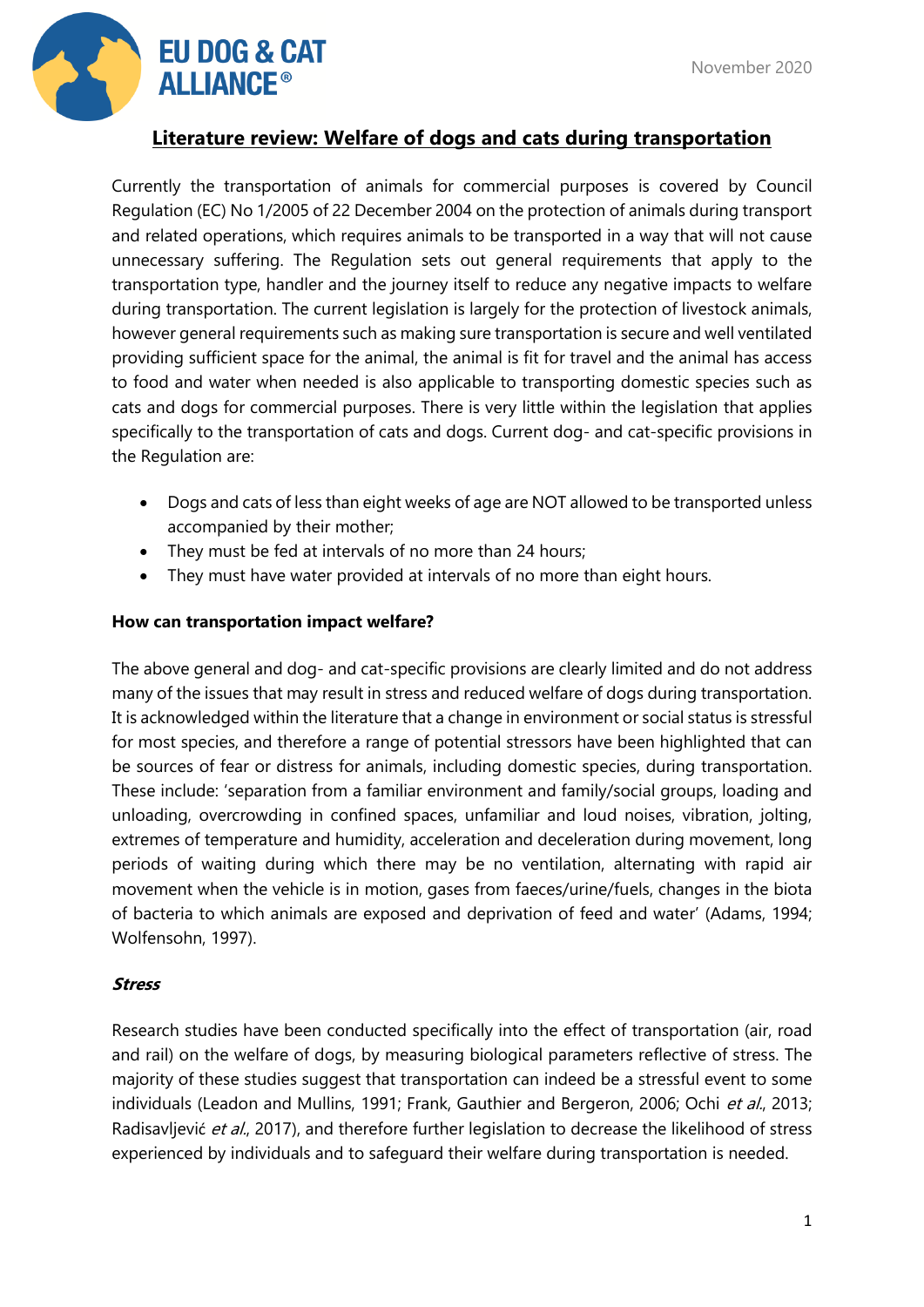

For example, a study by Ochi et al., tested serum alkaline phosphate (ALP) levels in 59 laboratory beagle dogs that were transported between laboratory facilities by both road and air. The dogs were placed in single cages at temperature of 15-25°C, and Serum ALP levels were compared before and after travel. Levels of serum ALP were higher following transportation, showing levels of stress were potentially increased as a result of transportation. There were no significant changes noted in other blood parameters (Ochi et al., 2013). In another study, 40 free-roaming bitches were captured in public areas of Serbia by the veterinary service and transported every other week for 30-45 minutes at a time. Blood samples were collected immediately after travel and 24 hours after travel when housed in a new environment and analysed for biochemical indicators of stress. A greater physiological response was recorded immediately after travel compared with 24 hours after being housed upon arrival, with a gradual decrease in the measured parameters. The authors concluded that the procedures associated with transportation (such as loading, caging during transport, vehicle vibrations, traffic noise and unloading) were more stressful to the dogs than being confined within a cage in a new environment (Radisavljević et al., 2017). Fazio et al., studied the impact of transportation using 20 clinically healthy dogs of various breeds. Ten dogs who had previous experience of traveling and loading/unloading onto a van, were transported in crates large enough for the animal to lie down, and ten dogs were not transported, acting as a control group. Road transportation had a significant effect on the measured biological parameters between the two groups, demonstrating road transportation can be highly stressful and potentially compromise welfare (Fazio et al., 2015).

Other studies have highlighted that transport can be stressful regardless of the journey length, and repeated exposure to transportation may not result in habituation and decrease the stress experienced during transportation. For example, in a recent study, eighteen beagles were divided in to 3 groups, and either acted as a control group and not transported, or a study group and were transported for either one or two hours in a transport cage (to which they were previously accustomed to) within a minibus vehicle on the road. The transportation sessions took place over a 6-week period. Stress parameters (heart rate, saliva and blood samples) were measured one hour before, during and until two hours post travel and behavioural analysis was conducted during transportation. Transported dogs had significantly higher elevations in stress parameters, such as cortisol and heart rate, than dogs not transported, and there was no difference in levels with repeated transportation over the 6 weeks, suggesting transport does not become a less stressful event with short-term repeated exposure. Elevations in stress parameters were also recorded throughout the whole journey for both 1- and 2-hour transportations suggesting that transportation can be stressful regardless of the length of the journey, and individuals may not become habituated to the experience of transportation (Herbel et al., 2020).

Finally, in a study looking at both physiological and behavioural parameters of dogs being transported (by road) in travel kennels for 1 hour, it was found that transportation was associated with a significant increase in cortisol measurements. Dogs were recorded spending most of their time sitting up during transportation which is potentially another display of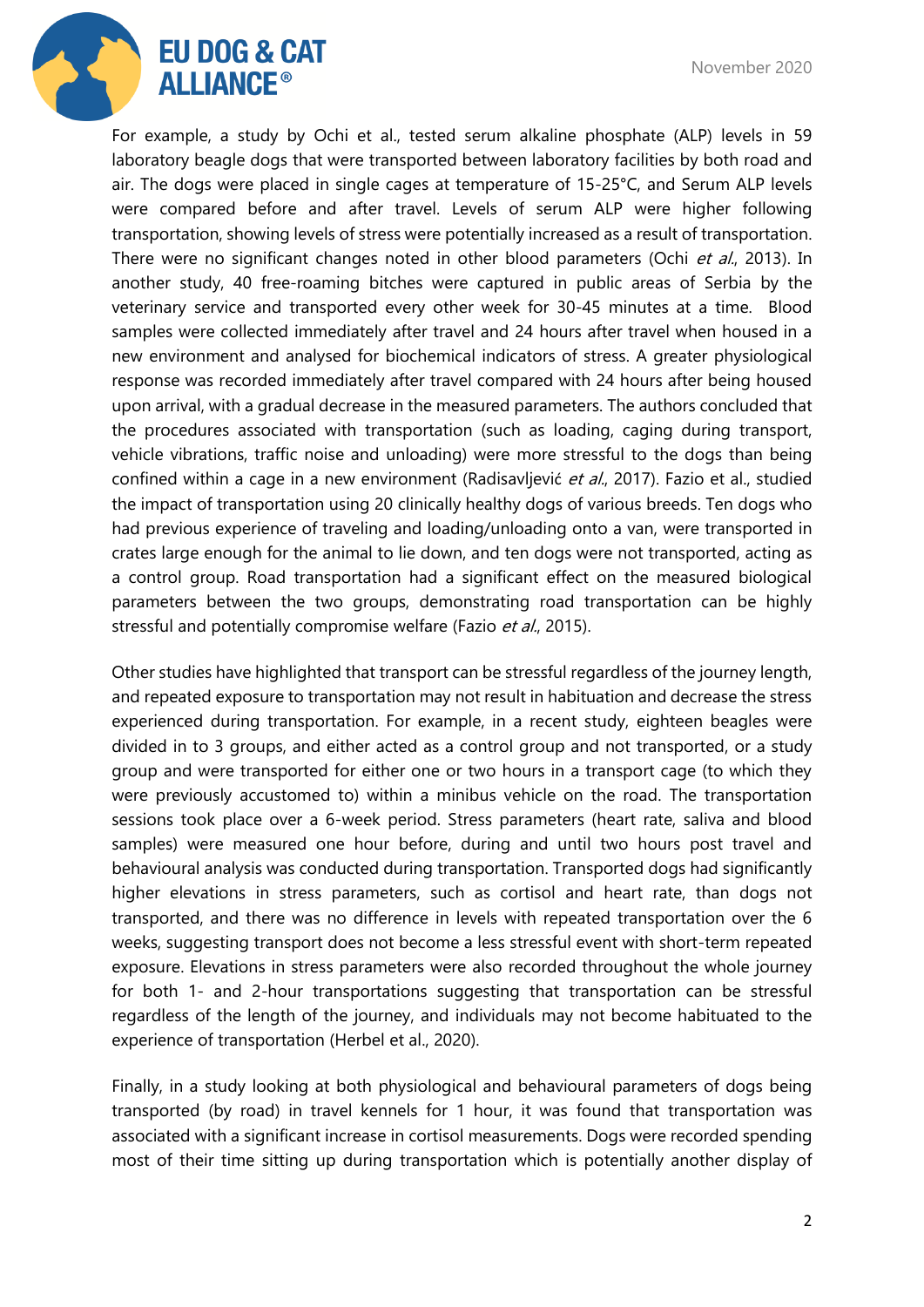

discomfort and stress. Stress behaviours such as lip licking, vocalisation, panting and drooling were commonly displayed during transportation (Frank, Gauthier and Bergeron, 2006).

Other studies examining owner-reported transport induced stress highlight similar behavioural signs such as panting, vomiting, restlessness and vocalisations. As discussed above, there are a number of stressors related to transporting dogs resulting in stress and anxiety, which could be related to the vehicle itself, the journey (such as strange noises, balance changes, extreme confinement and climatic stress) or the destination of the journey (e.g. negative anticipation of something such as a trip to the vets) (Santurtun and Phillips, 2015). In a survey of dog owners completed for 155 dogs, 23% of owners reported their dog was restless when travelling. Just under half the dogs in the survey were reported to have had travel related behavioural changes. Of the dogs that showed these behavioural changes 50% of owners provided them with a form of comfort during travel, e.g. blanket/toys, whereas only 28% of owners with dogs not exhibiting behaviours (but may still be experiencing stress) provided a form comfort (Cannas et al., 2010). In another survey answered by 1031 dog owners about use of transportation, 24% of owners surveyed reported that their dog had some sort of negative reaction or travel related problem to car transportation. In particular, dogs not exposed to transportation and thus socialised to the experience when puppies were more likely to exhibit problems. Common behaviours recorded by owners that are highly indicative that the individual dog was experiencing stress or a negative welfare state include restlessness, hypersalivation, vomiting and panting (Mariti et al., 2012). Travel stress is often overlooked as minor problem during travelling; however studies demonstrate that in dogs it can be a common occurrence, and has the potential to significantly affect the dog's welfare and therefore, measures to reduce the impact of stress during transportation need further research and implementation.

## **Health**

Motion sickness and transport stress have been recorded in many animal species including dogs. The motion associated with transportation can affect the welfare of the animal through induction of motion sickness and/or travel stress, fear and anxiety. Behaviours indicative of stress and motion sickness specifically in dogs include licking of lips, swallowing, panting and vomiting (Frank, Gauthier and Bergeron, 2006; Santurtun and Phillips, 2015). Another potential health implication associated with transportation is risk of immunological stress, with one study showing transportation (to the vets) was capable of affecting immunological parameters (and thus the immune system and overall health) of dogs. Greater impact on the measured parameters was observed following transportation compared to longer-term hospitalisation at the vets (DeClue et al., 2020).

The results from the above studies prove dogs can indeed find travel stressful with the potential of negatively affecting both health and welfare. Elements of transportation from loading/unloading, noises, motion, and confinement are all factors that can be stressors and should be taken into consideration when protecting welfare during transportation.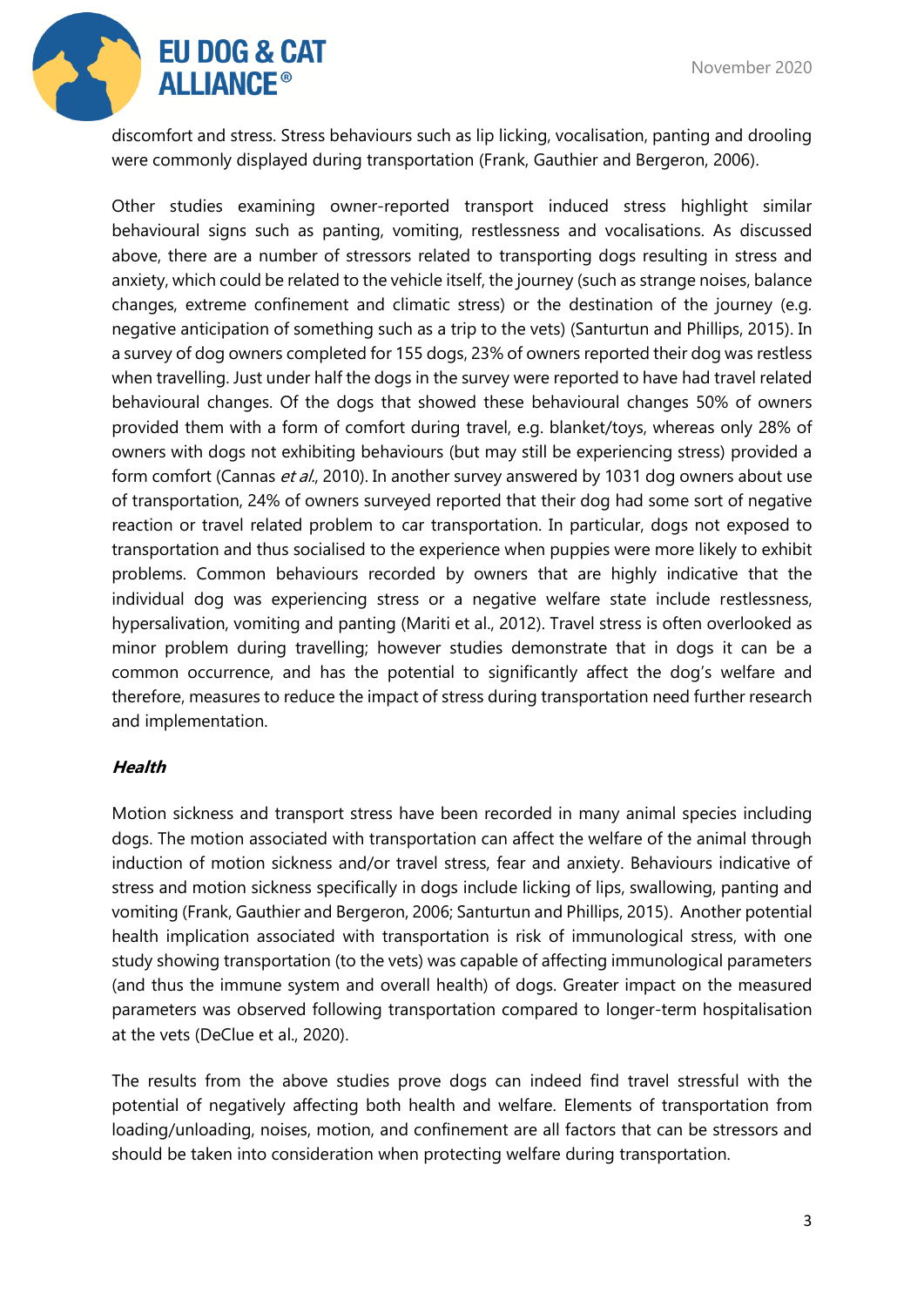

#### **Welfare needs during transportation**

For transportation to take place, animals need to be fit to travel (defined as absence of injury, pain, disease). The transportation itself should also be carried out in a way that minimises fear and stress and optimises emotional state as much as is possible. Key factors that should be accounted for include the provision of a suitable environment (i.e. temperature, housing/restraint, whether they are housed with/in close proximity to other individuals), food, water, rest, the opportunity to recuperate following travel and ability to exhibit normal behaviours (Marahrens et al., 2011).

Sedation of animals before transportation is not recommended, and only to be used under veterinary supervision if it is considered in the best interest of the animal's welfare. Research studying use of sedatives have found sedation to not be effective method of reducing stress and can have damaging health implications. In a study by Bergeron et al., dogs were transported by road, followed by air transport and either sedated with acepromazine or nonsedated. The heart rate results in this study suggest that both road and air transport are stressful for dogs, particularly for animals who are not used to travel regardless of sedation (Bergeron et al., 2002). Sedation with acepromazine, at the dosage used, did not significantly affect the stress reaction during air transport. However, overall, this study indicates it may not be beneficial to sedate animals during transportation, although this is variable down to an individual level.

## **Restraint**

Whilst being transported, it is important animals are safely restrained, however, this should be done in a way to provide necessary comfort at the same time as preventing unnecessary suffering and or injury. Under the Highway Code in the UK, dogs and other animals are required to be suitably restrained so as not to pose a threat to themselves or others in the vehicle. Distraction to the driver caused by animals not restrained appropriately on board the transport, can result in injury or fatalities. Recent research has shown that in the UK the most used restraint by dog owners was a cage/crate, followed by harnesses tethered to the seat belt or buckle, in the back seat or boot of the car. However, there are many concerns over the welfare implications and safety of such devices due to them being unregulated, and thus not having to meet any minimum safety standards before being used to transport animals (Hazel et al., 2019).

As previously highlighted, restraint/confinement can be a stressor to dogs during transportation, and therefore consideration should be given to the most appropriate restraint and its location within the vehicle. One study compared plasma adrenocorticotropic hormone, cortisol, lactate and non-esterified fatty acid concentrations in 12 greyhounds following transportation in either their current wooden kennel housing (similar to the size of greyhound racing starting traps) or in wider Perspex kennels, stowed either in the belly hold or in the main cargo hold of the aircraft. Increased kennel size did not have an effect on level of stress response, but there was a significantly greater stress response depending on where in the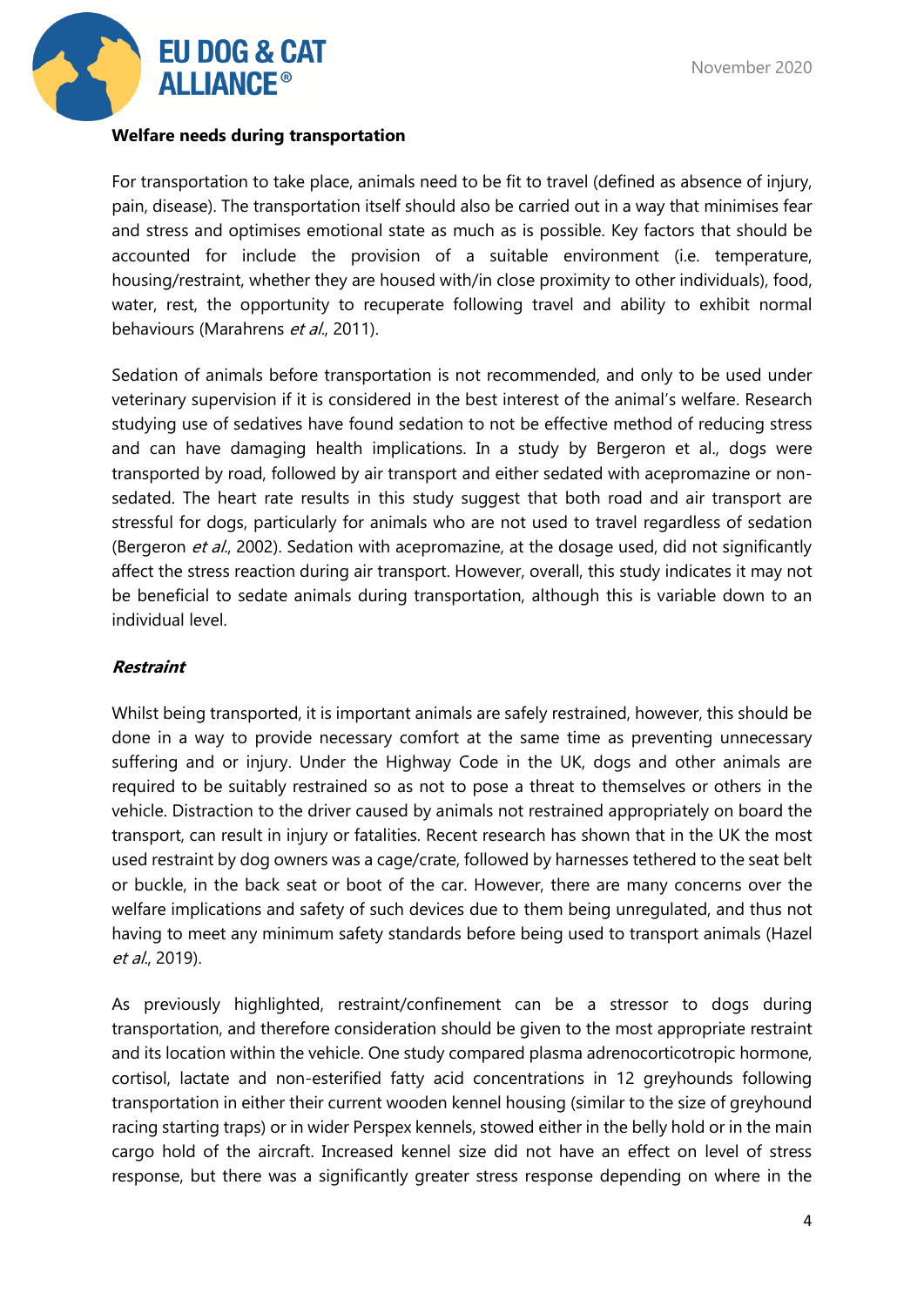

plane the dogs were kept, with dogs in the in the 'belly hold' of the aircraft showing markedly increased stress. This highlights that location within the vehicle can have an impact on the stress experienced by individuals. Another significant finding was the variation in individual stress responses between the dogs, which highlights that time should be allowed to ensure specific needs are met based on the individual (Leadon and Mullins, 1991).

Working dogs spend large amounts of time being transported in vehicles and therefore their physical comfort and safety are important factors that should be considered when choosing transportation options. Having a cage inappropriately sized can have welfare and health (such as musculoskeletal issues) implications, especially where large periods of time are spent in cages. A recent study investigated the effect of cage size on behaviour and physiology of working dogs, based on using 4 different cage sizes during 30-minute transportation sessions. Findings showed that cage size affected body position (sitting versus laying down), with larger cages allowing the dog to turn around more. Whilst this could suggest that the dogs were more unsettled, more lying down behaviour was also observed alongside the turning around suggesting the greater movement allowed the opportunity to find comfortable resting positions. The authors initially hypothesised that smaller cages may be safer due to less movement, sliding and hitting the walls of the cage, however, no significant difference between cage sizes was found for safety variables, and in fact balance loss was more common in small cages. The findings suggest the largest cage size appears to be the best cage size for transport as it appeared to be the most comfortable without compromising safety. The authors suggest that if it is not feasible to have a cage filling the boot or back of the car, then a cage 'proportional to the size of the dog' should be the favoured size (Skånberg et al., 2018).

With the unexpected change to environment such as restraint during transportation proving stressful to some dogs, recommendations to minimise stress for cats and dogs being transported include introduction to transportation cages/crates prior to transportation to help acclimatise animals to using such space. Leaving the crates for animals to explore at their own will can help animals familiarise themselves with the space, and potentially reduce stress when introduced to it again during transport. If animals are to be loaded and unloaded using a lead and/or harness, these should also be introduced prior to use during transportation, to create a familiar process (Overall and Dyer, 2005). With evidence suggesting certain elements of transportation being particularly stressful to animals, further research is needed to determine what are the best options for travel that optimise welfare, and improved regulation is needed to ensure that any equipment used meets a minimum welfare and safety standard.

## **Temperature and humidity**

Another important consideration when transporting animals is the climatic environment, they are being transported in. Incorrect temperature and humidity of the vehicle used for transportation has previously been suggested as a potential stressor to animals.

The canine thermoneutral zone (temperature range where body temperature can be maintained, where energy is not expended for heat production or loss) is between  $20 - 30^{\circ}c$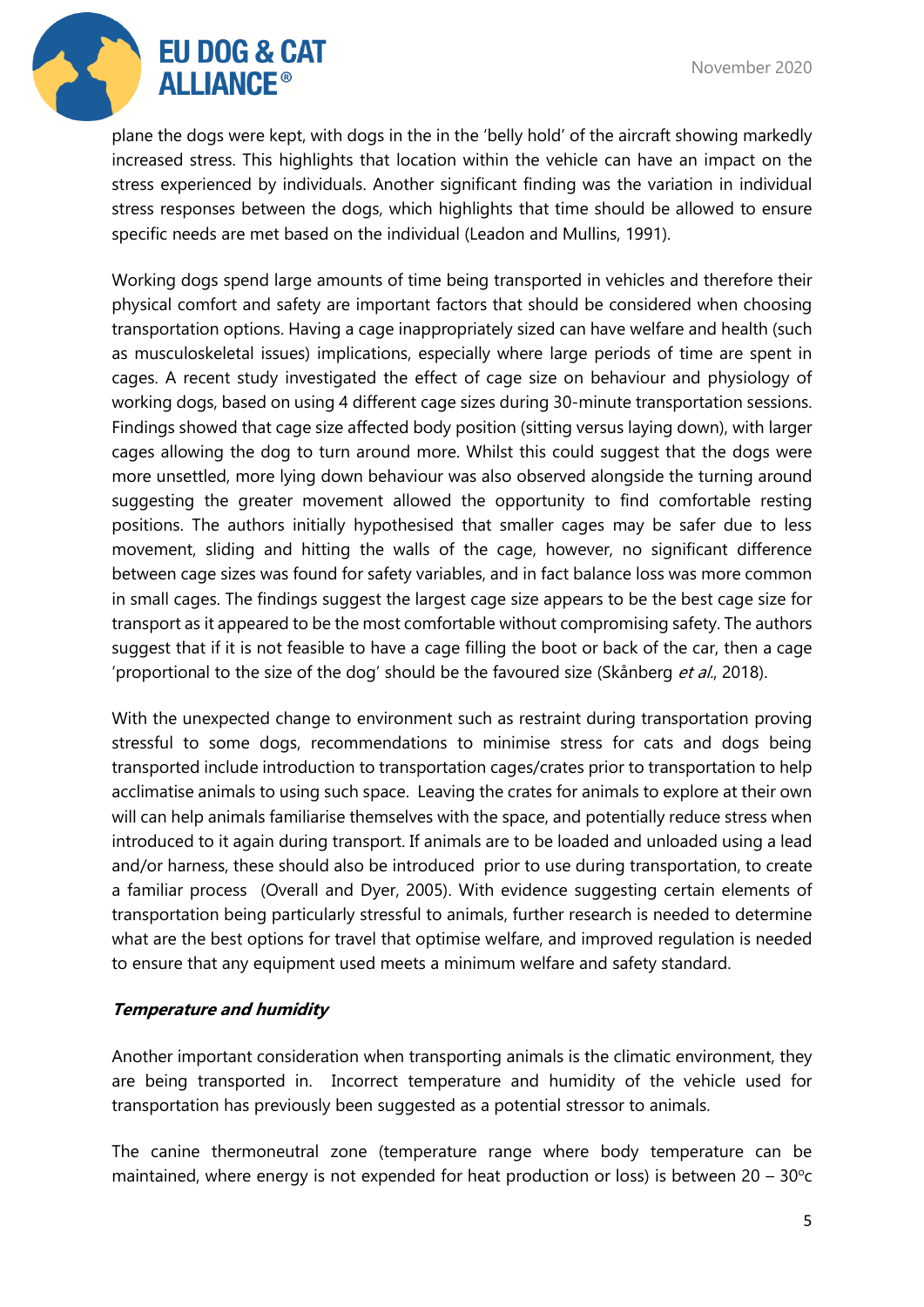

(Jordan et al., 2016; Carter et al., 2020). For animals housed for scientific purposes, it is recommended that temperatures are kept between 15 and 24°c (UK Home Office, 2014), and thus a similar range could be expected for transportation vehicles with dogs on board. However, appropriate interior conditions should be considered on individual basis due to different needs due to differences in breed, fur type, activity levels and body condition and size.

Research has shown that incorrect temperature during transportation is a significant risk for heat-related illnesses, most commonly heat exhaustion/heatstroke (Carter et al., 2020; Hall, Carter and O'Neill, 2020). Vehicles used for transporting dogs that lack air movement can limit temperature regulation, and temperatures can thus vary greatly and rapidly. In a study that continuously logged vehicle temperatures throughout the year, (NB vehicles most frequently kept in an unshaded car park and had no restrictions to use of aircon/ heaters), large variations in internal vehicular temperatures were observed. Temperatures within the vehicle exceeded 25<sup>o</sup>c (maximum suggested ambient temperature for housing dogs 24<sup>o</sup>c (Home Office, 2014)) in every month of the year, with the highest car temperature recorded in June (54.5 $\degree$ c) and the lowest in February (-7.4°c). This study demonstrates the potential for thermal stress associated with transporting dogs within cars even in mild climates (Carter et al., 2020). Research has also shown that risk of heat related illness is significantly greater in older, brachycephalic, obese, and high energy dogs (Hall, Carter and O'neill, 2020), which should be taken in to account when transporting individuals.

Heat stress during transportation has also been reported by studies looking at deaths of working dogs such as police dogs, where heat exhaustion related to time spent within vehicles is a contributing factor to working dog deaths (Barberi, Gibbs and Schally, 2019). Similarly hyperthermic responses have also been recorded in dogs during air transportation, with notable welfare and health concerns as a result of exposure to unsuitably high temperatures during transportation (Hanneman et al., 1977).

Many organisations and welfare groups have regular campaigns against dogs being left unattended in vehicles and thus potentially exposed to unsuitable temperatures (Dogs Trust, 2020). However, the risk to dogs (or cats) is not limited to just being left unattended in a hot or cold vehicle, with a recent study demonstrating vehicular confinement when both travelling and left unattended was one of the most common reasons for heat-related illness in a veterinary cohort of dogs (Hall, Carter and O'Neill, 2020). Older vehicles may not be equipped with suitable temperature regulating devices such as air conditioning or heating and contain minimal ventilation. Commercial vehicles such as trucks and vans also have separate compartments to the body where the driver and passengers of the vehicle sit in which animals are likely to be contained. These compartments may lack temperature regulation controls and ventilation, potentially exposing animals contained in the back of the van to a prolonged unfavourable environment during transportation. There are also risks to dogs transported in purpose-built vehicles should the vehicle suffer faults or damage resulting in loss of power to the temperature regulation and ventilation systems or if the vehicle is stationary in traffic or while queuing in full sun (Carter et al., 2020).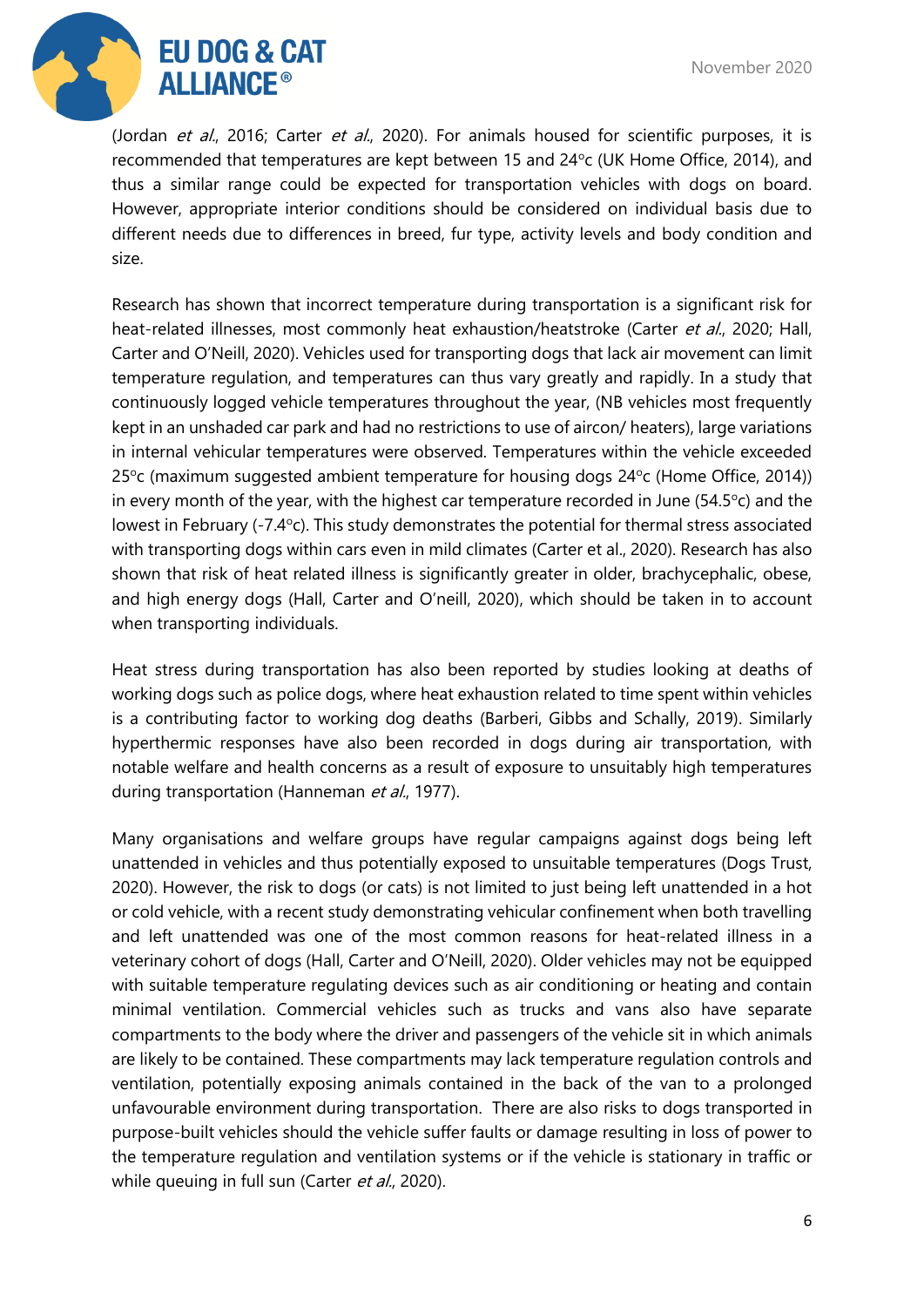**EU DOG & CAT ALLIANCE<sup>®</sup>** 

In conclusion, the current legislation that exists to protect the welfare of domestic species such as dogs and cats during transportation requires additional provisions to optimise the welfare of these animals. Current literature shows that transportation can result in exposure to multiple stressors (such as isolation and confinement, noises, motion, smells, extreme temperatures, limited ventilation, unloading and loading) which can have negative welfare and health implications, which tighter legislation and regulations may help to alleviate. An important consideration is the need to provide a suitable environment during transportation, such as the correct temperature and restraints, to ensure safety and comfort during transportation.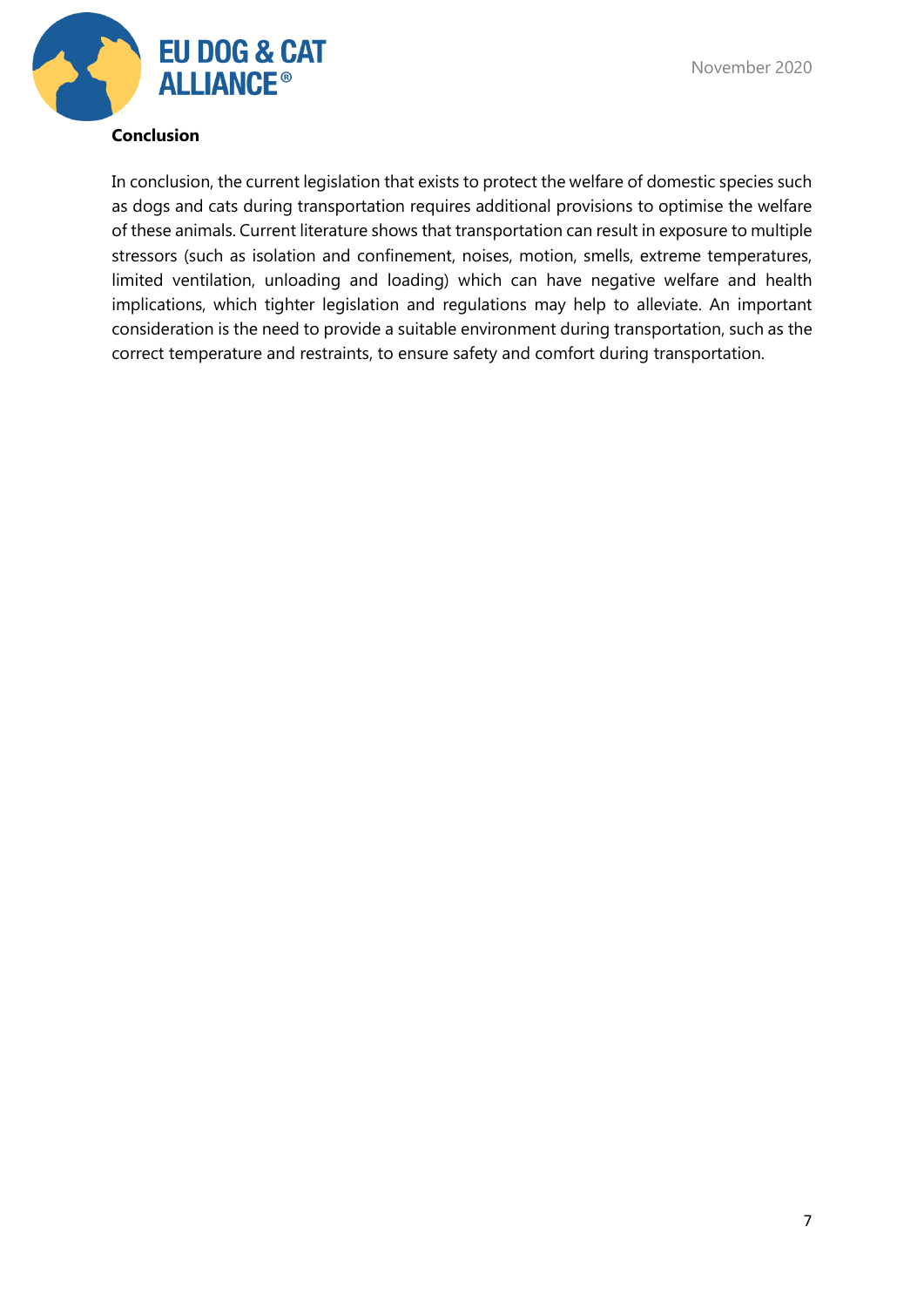

References

Adams, D. B. (1994) 'Transportation of animals and welfare', Rev. sci. tech. Off. int. Epiz, 13(1), pp. 153–169.

Anderson, M. E. C., Stull, J. W. and Weese, J. S. (2019) 'Impact of Dog Transport on High-Risk Infectious Diseases', Veterinary Clinics of North America - Small Animal Practice. doi: 10.1016/j.cvsm.2019.02.004.

Barberi, D., Gibbs, J. C. and Schally, J. L. (2019) 'K9s killed in the line of duty', Contemporary Justice Review: Issues in Criminal, Social, and Restorative Justice. doi: 10.1080/10282580.2019.1576128.

Bergeron, R. et al. (2002) 'Physiology and behavior of dogs during air transport', *Canadian Journal* of Veterinary Research.

Cannas, S. et al. (2010) 'an epidemiology study on travel anxiety and motion sickness', Journal of Veterinary Behavior: Clinical Applications and Research, 5, pp. 25–26. doi: 10.1016/j.jveb.2009.10.037.

Carter, A. J. et al. (2020) 'Drugs, dogs, and driving: the potential for year-round thermal stress in UK vehicles', Open veterinary journal. doi: 10.4314/ovj.v10i2.11.

DeClue, A. E. et al. (2020) 'Transportation and Routine Veterinary Interventions Alter Immune Function in the Dog', Topics in Companion Animal Medicine. doi: 10.1016/j.tcam.2020.100408.

Dogs Trust (2020) Dogs Die In Hot Cars | Dogs Trust. Available at: https://www.dogstrust.org.uk/news-events/issues-campaigns/hot-dogs/ (Accessed: 26 October 2020).

Fazio, F. et al. (2015) 'Characterization of acute phase proteins and oxidative stress response to road transportation in the dog', Experimental Animals, 64(1), pp. 19–24.

Frank, D., Gauthier, A. and Bergeron, R. (2006) 'Placebo-controlled double-blind clomipramine trial for the treatment of anxiety or fear in beagles during ground transport', Canadian Veterinary Journal.

Hall, E. J., Carter, A. J. and O'neill, D. G. (2020) 'Dogs don't die just in hot cars—exertional heat‐ related illness (Heatstroke) is a greater threat to UK dogs', Animals. doi: 10.3390/ani10081324.

Hanneman, G. D. et al. (1977) 'Transient and permanent effects of hyperthermia in dogs: a study of a simulated air transport environmental stress.', American Journal of Veterinary Research.

Hazel, S. J. et al. (2019) 'Restraint of dogs in vehicles in the US, UK and Australia', Preventive Veterinary Medicine. doi: 10.1016/j.prevetmed.2019.104714.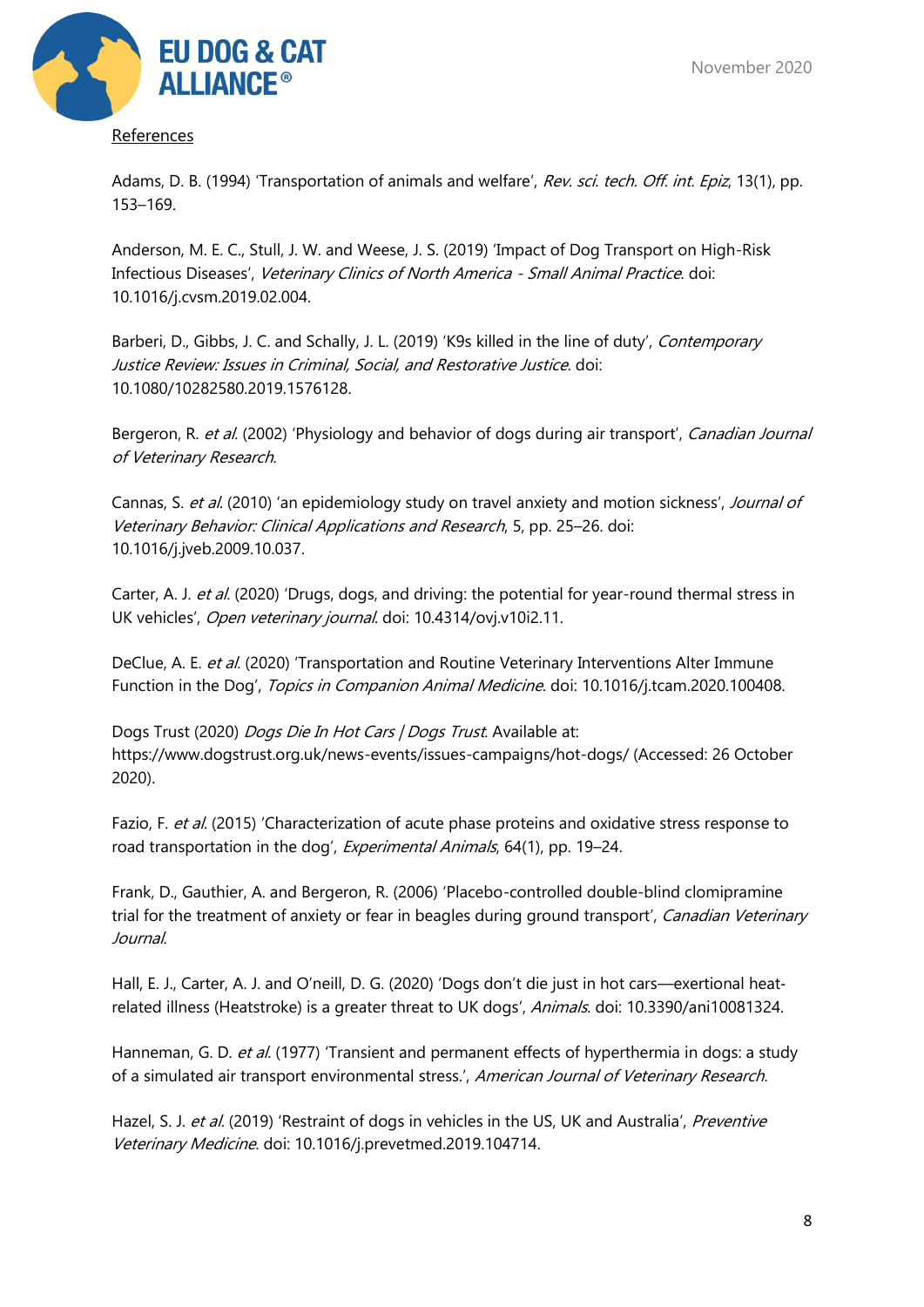

Herbel, J. et al. (2020) 'Stress Response of Beagle Dogs to Repeated Short-Distance Road Transport', Animals. MDPI AG, 10(11), p. 2114. doi: 10.3390/ani10112114.

Home Office (2014) Code of Practice for the Housing and Care of Animals Bred, Supplied or Used for Scientific Purposes. Available at: www.gov.uk/government/publications (Accessed: 26 October 2020).

Jordan, M. et al. (2016) Temperature Requirements for Dogs Are they tailored to promote dog welfare? Available at: www.extension.purdue.edu (Accessed: 26 October 2020).

Klevar, S. et al. (2015) 'Cross-border transport of rescue dogs may spread rabies in Europe', Veterinary Record. doi: 10.1136/vr.102909.

Leadon, D. P. and Mullins, E. (1991) 'Relationship between kennel size and stress in greyhounds transported short distances by air.', The Veterinary record. doi: 10.1136/vr.129.4.70.

Marahrens, M. et al. (2011) 'Risk assessment in animal welfare - Especially referring to animal transport', Preventive Veterinary Medicine. doi: 10.1016/j.prevetmed.2011.04.010.

Mariti, C. et al. (2012) 'Survey of travel-related problems in dogs', Veterinary Record. doi: 10.1136/vr.100199.

Norman, C., Stavisky, J. and Westgarth, C. (2020) 'Importing rescue dogs into the UK: Reasons, methods and welfare considerations', Veterinary Record. doi: 10.1136/vr.105380.

Ochi, T. et al. (2013) 'Effects of Transport Stress on Serum Alkaline Phosphatase Activity in Beagle Dogs', Experimental Animals, 62(4), pp. 329–332.

Overall, K. L. and Dyer, D. (2005) 'Enrichment strategies for laboratory animals from the viewpoint of clinical veterinary behavioral medicine: Emphasis on cats and dogs', ILAR Journal. doi: 10.1093/ilar.46.2.202.

Radisavljević, K. et al. (2017) 'Comparison of stress level indicators in blood of free-roaming dogs after transportation and housing in the new environment', Journal of Applied Animal Research. doi: 10.1080/09712119.2015.1091338.

Santurtun, E. and Phillips, C. J. C. (2015) 'The impact of vehicle motion during transport on animal welfare', Research in Veterinary Science. doi: 10.1016/j.rvsc.2015.03.018.

Skånberg, L. et al. (2018) 'Cage size affects comfort, safety and the experienced security of working dogs in cars', Applied Animal Behaviour Science, 205(May), pp. 132–140. doi: 10.1016/j.applanim.2018.05.028.

Wolfensohn, S. E. (1997) 'Brief review of scientific studies of the welfare implications of transporting primates', Laboratory Animals. doi: 10.1258/002367797780596167.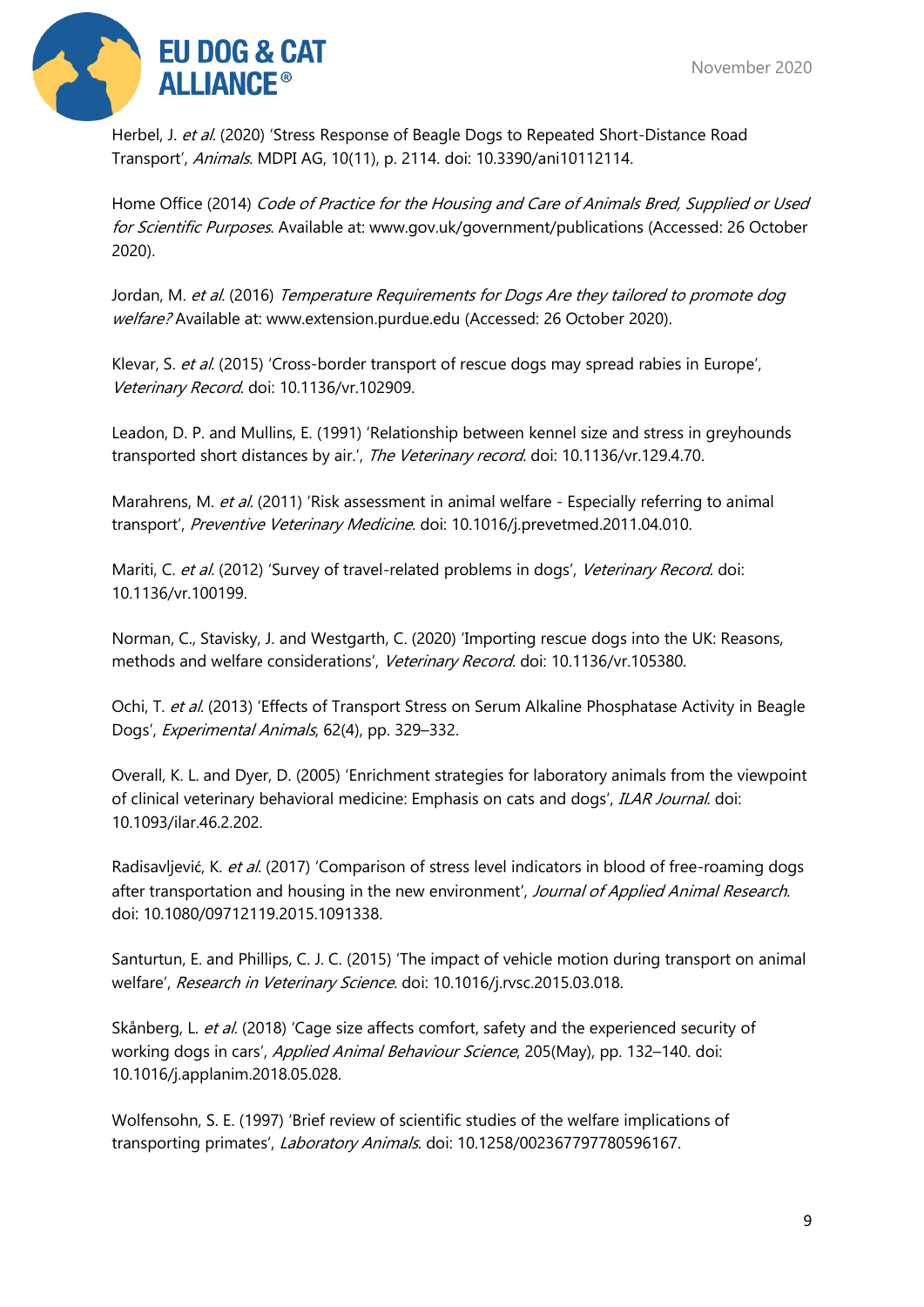

#### **Appendix**

## **Greyhound Board of Great Britain - Rules of Racing 2017**

#### **TRANSPORTATION**

The Greyhound Board of Great Britain has a set of rules/requirements regarding the transportation of greyhound dogs used for racing, in order to improve the welfare of the dogs when transported. These could be of use as guidelines for future policy/legislation changes regarding transportation of dogs:

General Conditions: During any transport by road the driver must be conscious of the fact that he or she is transporting sentient animals and has a duty of care to ensure that the standard of driving and care is commensurate with their comfort (i.e. drive sensibly). Keepers of Greyhounds should ensure that drivers have been trained and shown themselves to be competent in the care of the dogs.

The expected journey time from Trainer's Kennels to the attached Racecourse for Racing should be less than 8 hours.

Greyhounds should not be loaded for transport for at least 15-30 minutes after Racing or trialling to allow them to cool.

Planning: Habituation is vital to reduce transport stress. This should be achieved before 14 weeks of age if possible so that the Greyhound is used to being transported. It will also help to introduce a sapling to the wider world at the same age and well before initial Trials at about 11 months of age.

The conditions provided should partly be related to the length of the journey. All journeys should be properly planned and this should include planning in the event that the expected journey time is exceeded as well as locations of stops for watering, feeding or emptying.

No segment of a journey should exceed 24 hours and there must be a12 hour rest period before any subsequent journey. If any part of the journey includes a sea passage this must be included in the journey time

If greyhounds are transported in the back of a car, a dog guard should be used and all greyhounds should be muzzled. Government has not specified a limit to the number of greyhounds that can be carried loose in a car but trainers/drivers are responsible for ensuring that the greyhounds are not subjected to any unnecessary stress or suffering. Whilst it will therefore still be acceptable for small numbers of greyhounds to be carried sensibly and where practical in an estate car without the need for travel cages, it is not likely that larger numbers of greyhounds can be transported safely if loose in either a van or car. It is recommended that a maximum of two greyhounds be transported loose in the back of a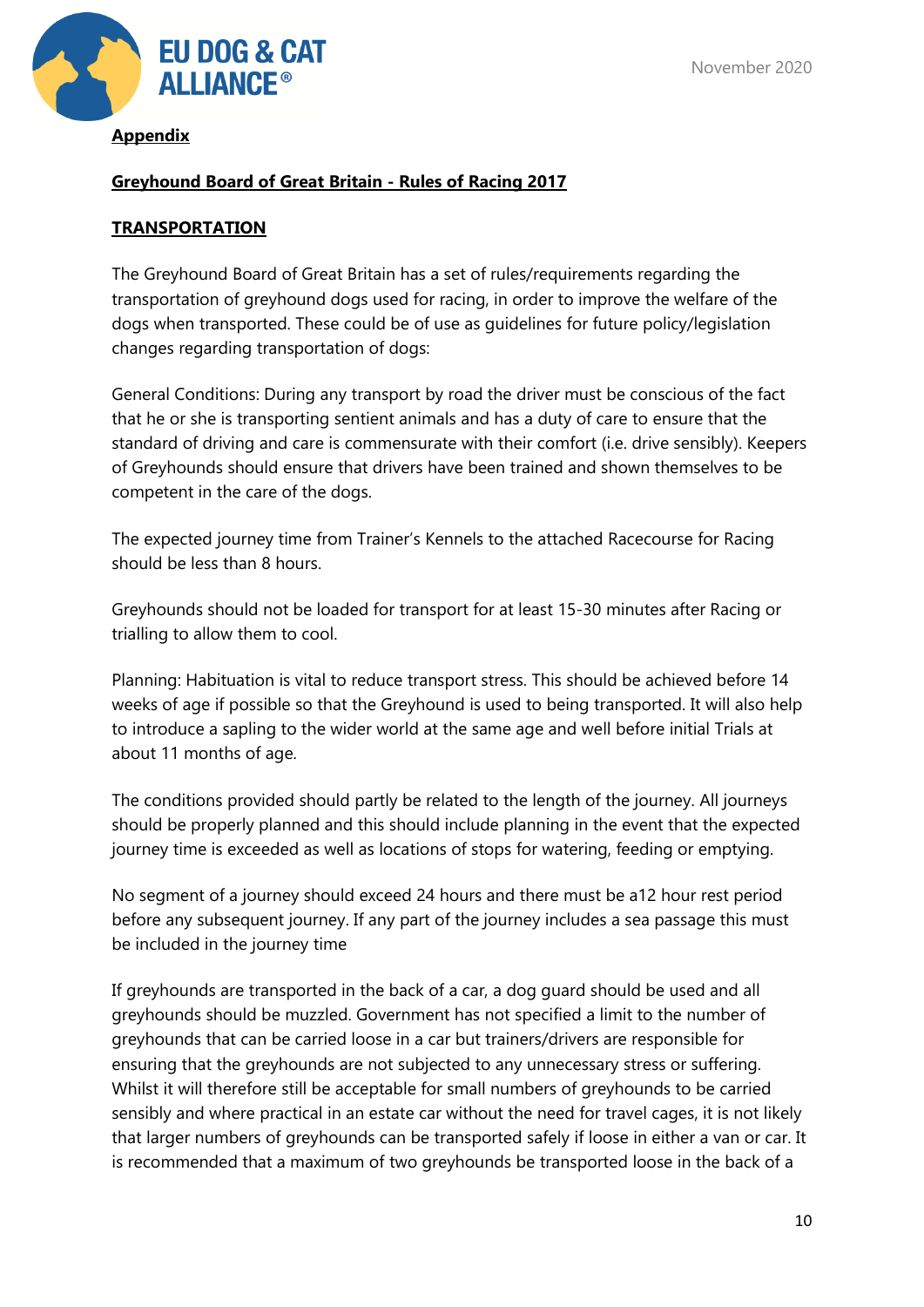

vehicle. If more than two greyhounds are to be transported it is recommended that each greyhound be held in a separate travel cage built to the specifications detailed in Appendix II, sub-section 17.

If it is necessary to move a litter of puppies before weaning they should travel together. If they travel with their dam this should be in a double cage.

When travel cages are used cages should be designed, constructed, maintained and operated so as to avoid injury and suffering and to ensure the safety of greyhounds. All such cages should be securely bolted to the transport vehicle. All cages should be built of an impervious, mesh material for maximum ventilation and include a carpeted or cushioned non-slip floor surface. Cages must be kept clean, regularly disinfected and in good condition.

Government legislation requires that: "sufficient floor area and height is provided for the animals, appropriate for their size and intended journey". Also, "sufficient space shall be provided inside the animal's compartment and at each of its levels to ensure that there is adequate ventilation above the animals when they are in a naturally standing position, without on any account hindering their natural movement".

As an absolute minimum, cages must have the following dimensions: 35.56cm/14in width, 101.6cm/40in length, 76.2cm/30in height. Trainers should note that these are only MINIMUM sizes; larger greyhounds require larger cages. Trainers are responsible for ensuring that their travel cages are suitable for the greyhounds being transported. Larger cage sizes still are required for journeys longer than 8 hours. Each transport vehicle should also include a cage of minimum width 76.2cm/30in, or 2 cages with a removable separator, to allow secure and comfortable transport of a particularly large or slightly injured greyhound.

For travel by air, IATA rules on cage sizes must be followed. The current IATA Live Animals Regulations are obtainable from The Stationery Office, Tel: 020 7838 8400. 14-4 GBGB Rules of Racing as at 10.02.17 14-4

Vehicle: The vehicle temperature should be maintained between 10°C and 26°C at all times during transport. When the driver is not in the same space as the Greyhounds a remote monitoring device must display the temperature in the Greyhound cabin and be visible from the driver's seat. If the temperature rises above 26°C it is important that dogs are regularly examined for signs of distress and removed from the vehicle to cool down if necessary. Temperature must be monitored and records kept.

Dogs keep themselves cool by evaporating water from their tongues by panting. In conditions of high temperature and high humidity this becomes ineffective and the dog will consequently suffer from heat stroke. It is therefore important that both temperature and humidity are controlled. Consequently wetting a dog to cool it may be counter-productive.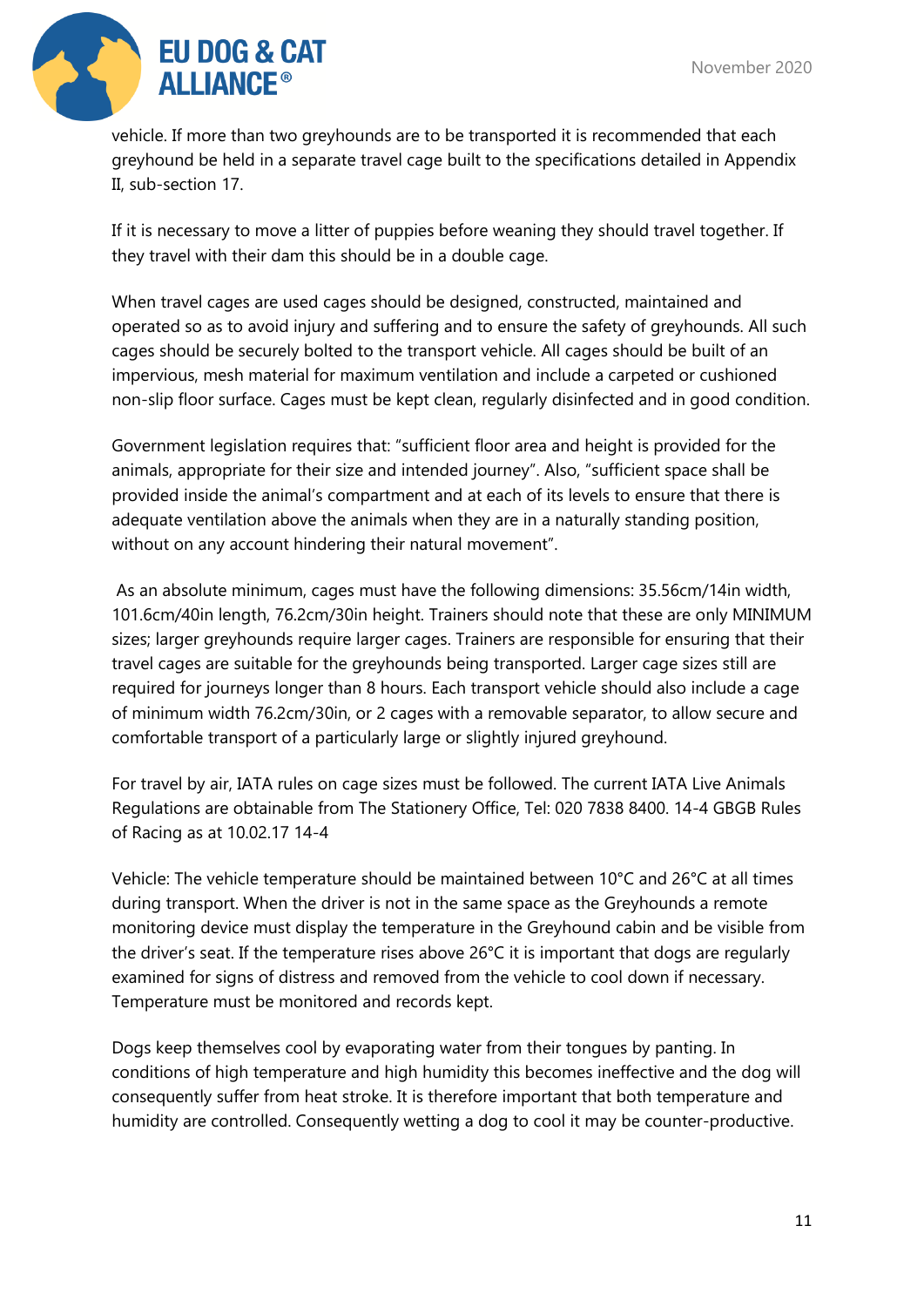

As a rough guide, if there is condensation inside a vehicle it is an indication that the humidity is too high and ventilation must be increased to prevent it.

The vehicle should be designed to provide a minimum of 12 air changes per hour at all times during transport. Cages in vehicles must have at least 40% of the wall area open to allow adequate air flow. This is best provided by a rustproof (stainless) steel mesh door and back to the cage as well as additional open areas on its sides to allow ventilation through the cage.

Maintenance of temperature control and ventilation must be possible when the vehicle is stationery. This is best provided by full air conditioning. There must be a procedure for the provision of ventilation in an emergency; this may be as simple as opening all vehicle doors.

All vehicles carrying dogs must be equipped with a functioning and regularly serviced fire extinguisher. It may be advisable to provide an indication on the outside of the vehicle that live animals are being carried to alert the emergency services.

Care during the journey: For any journey over 4 hours adequate rest stops for watering, feeding and emptying must be included. Water must be provided every 4 hours or frequently enough to prevent dehydration. Emptying must be provided every 8 hours and food every 24 hours.

Greyhounds should have free access to water until loaded for a journey. No food should be given for 2 hours before travelling and an opportunity to empty should be provided immediately before loading.

Slightly ill or injured greyhounds can only be considered to be fit, and therefore able to be transported, in limited circumstances. This would include transport to a nearby veterinary surgery for diagnosis or treatment, or on short journeys where transport would not cause the animal additional suffering. Slightly ill or injured greyhounds are unlikely to be considered fit for any long journeys.

Where there is any doubt over the fitness of an animal, a veterinary surgeon must be consulted before transporting the animal.

Sedatives shall not be used on animals to be transported unless strictly necessary to ensure the welfare of the animals and shall only be used under veterinary supervision.

Vehicles should be driven sensibly and carefully to minimise discomfort to greyhounds